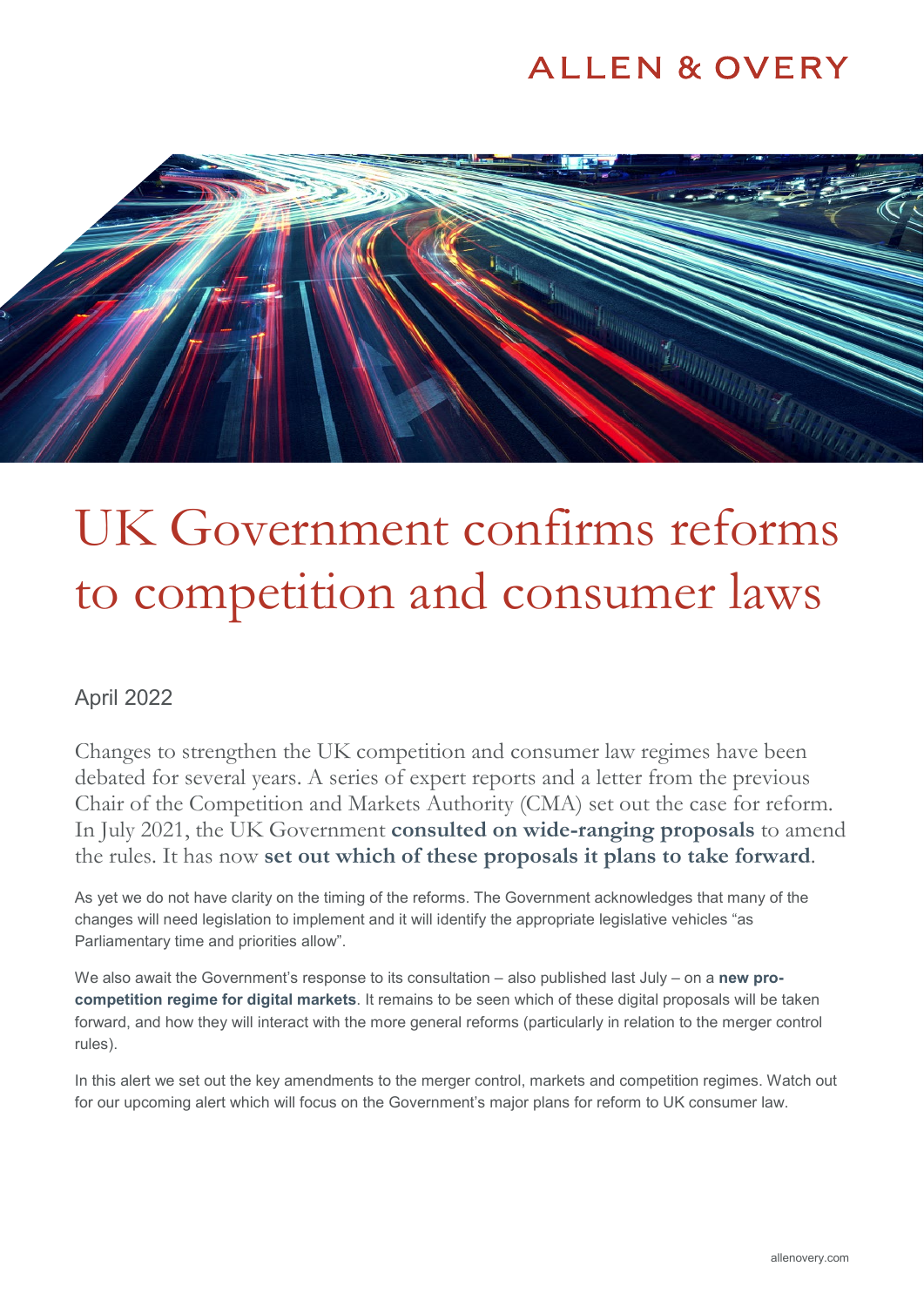### Merger control: significant threshold changes

The CMA's tough merger control enforcement record has made plenty of headlines in recent years (see our latest *[Global trends in merger control enforcement](https://www.allenovery.com/en-gb/global/news-and-insights/global-trends-in-merger-control-enforcement)* report for more details).

The Government believes that the UK's merger control regime is working well. However, there are areas it wants to improve, while at the same time ensuring that the costs and burden for businesses are limited.

Significantly, the Government does not plan to move away from the current voluntary and non-suspensory merger review process. But it does intend to make major amendments to the jurisdictional thresholds.

### Increasing the turnover threshold

The target turnover threshold will be increased from GBP70 million to GBP100m to adjust for inflation. Notably, this change will not apply to public interest interventions in media mergers – here, the threshold will remain at GBP70m.

### Introducing a new "acquirer" threshold

A new threshold will give the CMA jurisdiction to review a transaction where the acquirer has:

- i) a share of supply of at least 33% of any goods or services in the UK (or a substantial part of it); and
- ii) a UK turnover of more than GBP350m.

The Government's aim is to enable the CMA to more easily review vertical and conglomerate mergers, in particular "killer acquisitions" (ie purchases of start-ups or potential new entrants by larger players).

Importantly, taking into account responses to the consultation, the Government has increased the thresholds from those originally proposed (25% and GBP100m). It also plans to introduce a "UK nexus test", which it says will ensure that only mergers with an appropriate link to the UK will be captured. There is no further detail on the formulation of this test in the Government's response.

These tweaks from the original proposals are clearly welcome news. They should decrease the number of additional transactions falling within the CMA's jurisdiction. But uncertainties remain as to the impact that this new threshold will have in practice.

### Share of supply test remains but under close watch

The current share of supply test gives the CMA jurisdiction over mergers that result in a share of supply of at least 25% of any goods or services in the UK (or a substantial part of it). The Government does not plan to make any changes to this threshold.

However, given the CMA's recent expansive interpretation of the share of supply test, it is no surprise that many respondents to the consultation raised concerns about its application. In light of these comments, the Government will continue to monitor the operation of the share of supply test and may consider further reforms at a later date. Interestingly, the Government notes that it "expects the CMA to apply its existing thresholds more predictably" once the reforms have been made.

### Creating a small merger safe harbour

The CMA will have no jurisdiction to review mergers where each party has UK turnover of less than GBP10m (although this will not apply to public interest interventions in media mergers).

This change is designed to provide greater comfort to small businesses and parties to mergers that are less likely to raise competition concerns.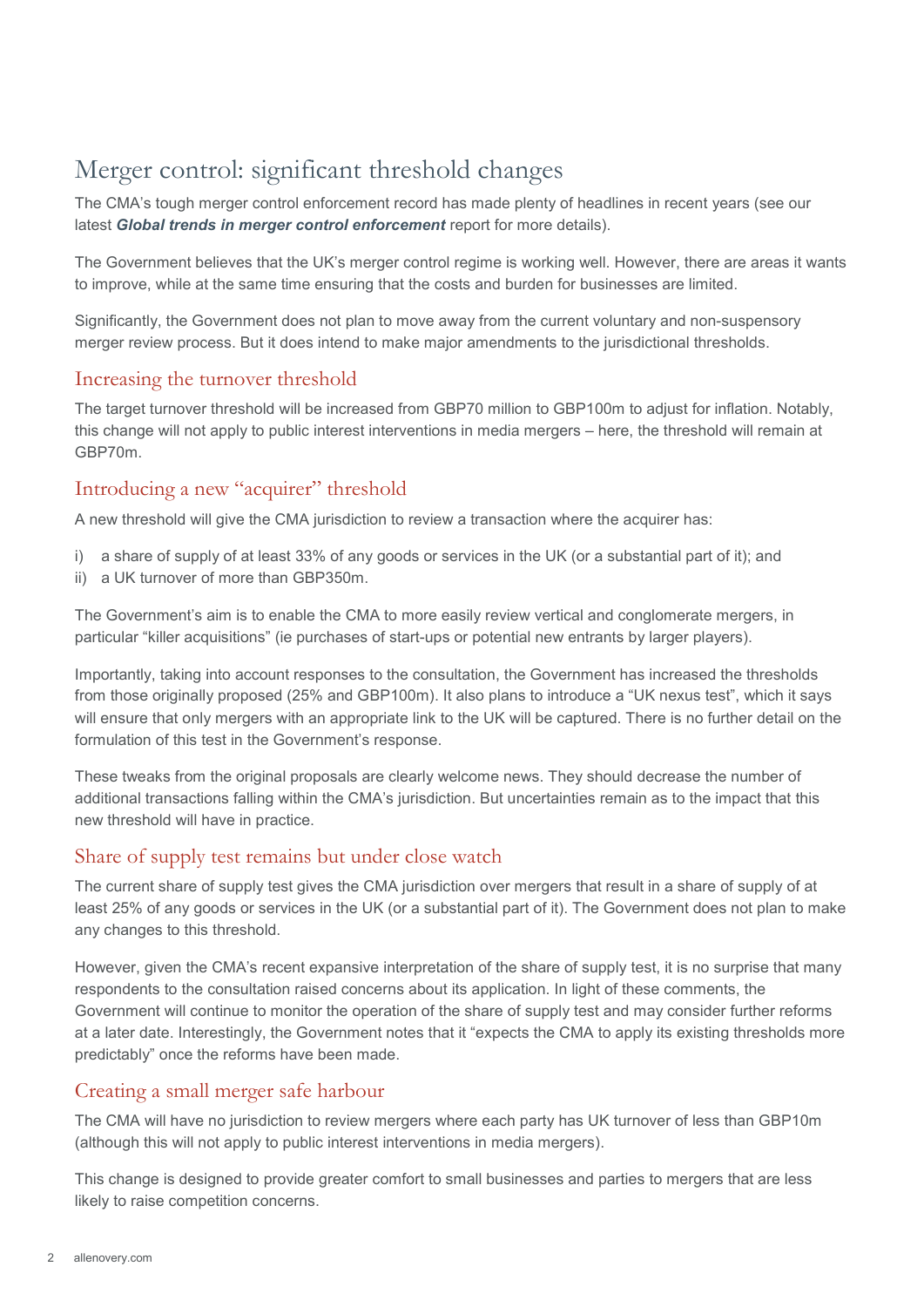The Government had originally proposed that the safe harbour threshold would be set on the basis of worldwide turnover. It has taken on board feedback and decided that a UK turnover threshold would provide greater certainty in relation to the application of the regime to foreign-to-foreign transactions.

#### A more efficient merger control process

One of the Government's core objectives is to improve efficiency and reduce costs to businesses undergoing merger reviews.

To this end, the Government plans to take forward two key changes:

- − allowing the CMA to agree remedies at any stage of a phase 2 merger investigation (with the exception of public interest intervention cases)
- − implementing a new fast track route that would enable parties to request an automatic reference to phase 2 at any stage of pre-notification or the phase 1 review, without the need for the CMA to consult on the reference or issue a reasoned decision – importantly, parties will not be required to accept that the merger may create a substantial lessening of competition (and safeguards will prevent the fast-tracking of potential public interest intervention cases)

These reforms are welcome. They should give the review process some much-needed flexibility and enable certain investigations to be completed more quickly.

### Markets: greater flexibility

The market inquiry regime enables the CMA to remedy harmful practices and structural barriers to competition across entire markets. It is a strong tool, and one that is largely unique to the UK. The Government is concerned, however, that the current system – and in particular the in-depth market investigation process – is cumbersome and underused.

In its consultation, the Government set out ambitious proposals for the regime. These included enabling the CMA to impose remedies at the end of a first phase market study or, alternatively, creating a new single-stage tool.

In light of the feedback received, the Government intends to retain the current two-stage framework for market inquiries. It has also dropped the proposals to enable the CMA to impose interim measures from the beginning of the market inquiry process and remedies at the end of the market study stage. Instead, its focus is on injecting flexibility into the existing regime by:

- allowing the CMA to accept binding commitments from businesses at any point during a market inquiry
- removing the requirement to consult on a market investigation reference within the first six months of a market study
- giving the CMA greater flexibility to define the scope of a market investigation
- − enabling the CMA to require businesses to conduct implementation trials of certain consumer information remedies
- giving the CMA greater powers to review and amend existing remedies for up to ten years after the finding of an adverse effect on competition – the CMA will be able to vary, expand or supplement remedies, but there will be a two-year cooling off period during which no further amendments can be made (unless instigated by the parties in response to a change in circumstances)

Crucially, the Government more generally encourages the CMA to make maximum use of the flexibility its market study and market investigation tools provide. In particular, it supports the CMA more regularly consulting on a market investigation reference directly without first carrying out a market study. We may therefore see more of these types of investigation in future.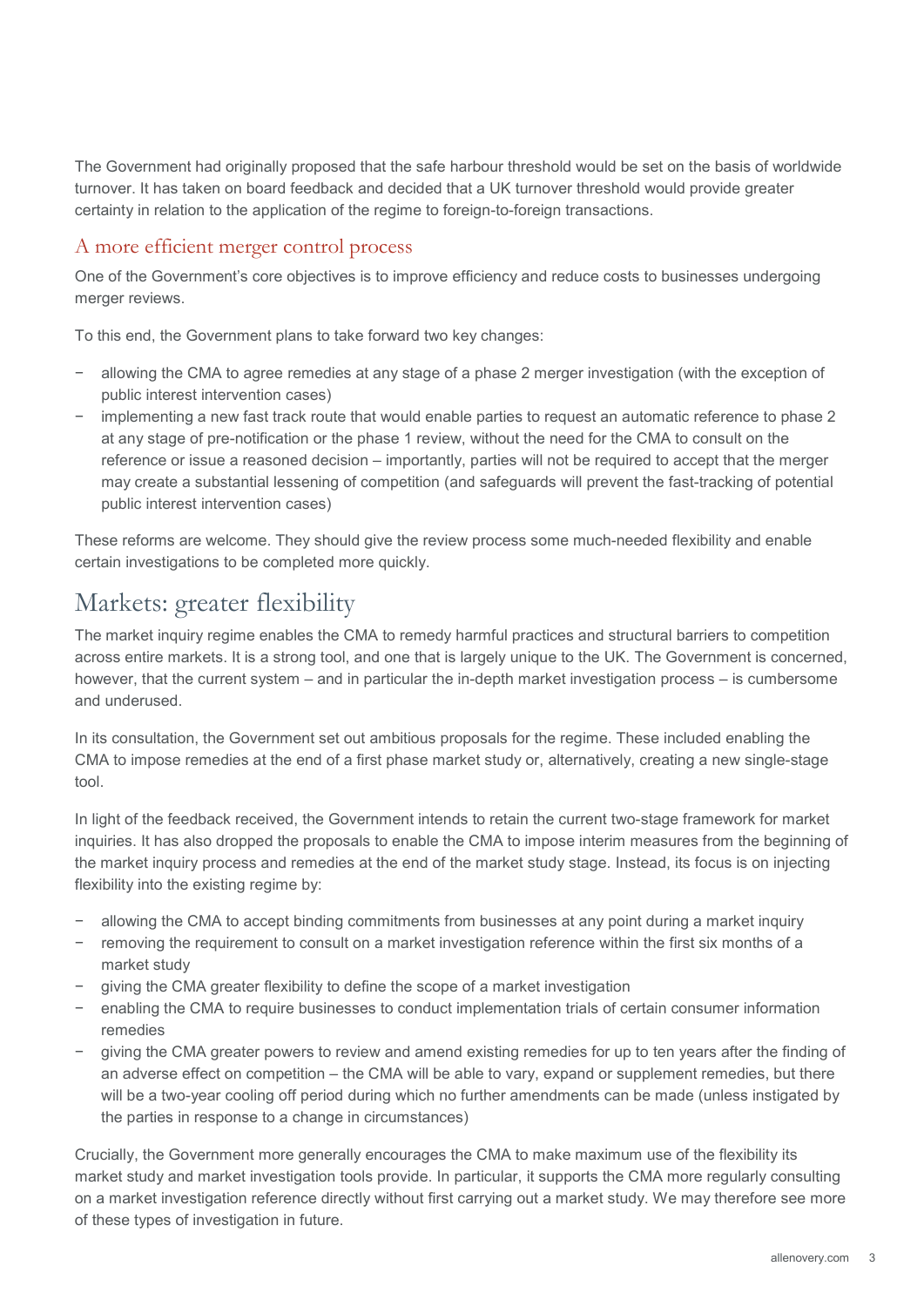### Anti-competitive conduct: stronger and faster enforcement

In relation to the competition regime, the Government's objective is to ensure stronger enforcement which will deliver faster and more flexible investigations.

Its original proposals covered a wide range of issues. It plans to take many of these forward, but in some instances has taken on board feedback regarding the need for fair and certain processes for businesses. Below are the most significant reforms.

### Expanding the territorial scope of the prohibition on anti-competitive agreements

The Government will amend the scope of the Chapter I prohibition so that it will apply to agreements that are implemented outside of the UK, but which have, or are likely to have, effects within the UK.

It has decided against a corresponding change to the Chapter II prohibition (abuse of dominance) on the basis that there is less compelling evidence of an enforcement gap. Instead, the main change to the Chapter II rules is a reduction in the turnover threshold for immunity from fines for abuse of dominance infringements from GBP50m to GBP20m.

### Greater evidence-gathering powers for the CMA

The Government plans to introduce a number of new powers to facilitate evidence gathering in competition investigations, including:

- a broader power for the CMA to interview individuals regardless of their connection with the firm under investigation
- a duty not to destroy evidence in competition investigations, with civil (but not criminal) sanctions for breach
- the CMA having seize and sift powers when carrying out dawn raids at domestic premises under a warrant with the increase in hybrid working patterns the Government thinks it is more likely that relevant evidence will be located in private homes
- greater powers for the CMA to obtain electronic information, eg in the cloud, when carrying out raids under a warrant

### No immunity from damages for leniency applicants

In its consultation the Government sought views on the merits of providing holders of full immunity in the public enforcement process with additional immunity from liability for damages caused by a cartel. This would have been a radical change.

The Government is not taking forward the proposal. It notes that there is mixed evidence of leniency applications being frustrated by the risk of private damages liability. Changes already made in 2017 to provide some protections to leniency recipients may need more time to take effect, and therefore any further amendments at this stage would be premature. But the Government will keep the issue under review.

### Changes to Competition Appeal Tribunal processes

Continuing a long-running debate, the Government sought views on whether the current "on the merits" standard of review – which enables the Competition Appeal Tribunal (CAT) to carry out an in-depth review of the law and facts in appeals against CMA infringement decisions – remains appropriate, or whether there should be a switch to a judicial review standard. Significantly, the Government has followed the vast majority of respondents and decided to maintain the full merits standard.

However, the Government does intend to change the standard of review for appeals against interim measures decisions from full merits to judicial review. This is despite respondents being similarly opposed to this proposal. It thinks that the current review standard risks interim measures not being applied when they are warranted.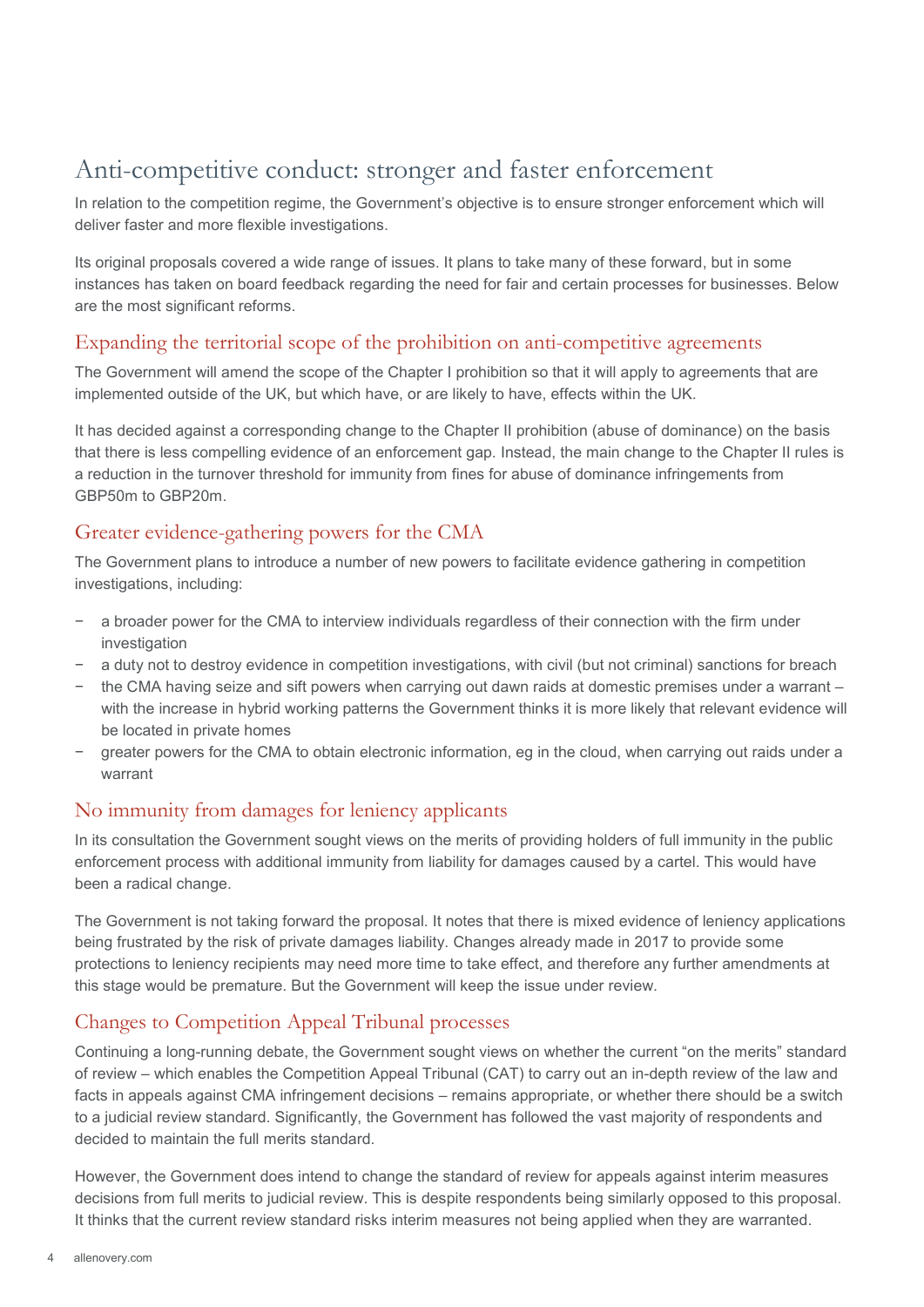Other important changes the Government plans to make to CAT procedures include:

- − giving it (and the courts) the discretion to award **exemplary damages** for breaches of competition law this possibility was removed by the EU Damages Directive, but post-Brexit the UK has the flexibility to take a different approach (although, crucially, exemplary damages will not be available in collective proceedings)
- − enabling it to grant **declaratory relief** the Government believes this will avoid the need for parties to formulate their claims as damages claims or applications for injunctions, when a statement of how the law applies to the facts would be the most helpful

Separately, the Government is reviewing the CAT's rules, which date from 2015. More reforms may therefore be on the cards.

### Tougher sanctions for non-compliance across the board

For many years, the CMA has called for tougher powers to sanction companies **for failing to comply with investigations**, including information requests, to bring the UK rules in line with the EU and other international equivalents. At the moment, UK penalties are capped at GBP30,000 (or a GBP15,000 daily rate).

The Government plans a significant increase: fixed penalties of up to 1% of annual turnover and additional daily penalties of up to 5% of daily turnover while non-compliance continues. Natural persons who fail to comply with investigative measures face fixed penalties of up to GBP30,000 and a GBP15,000 daily penalty.

However, proposals to introduce personal accountability for the provision of evidence, and to extend the current prohibition against the provision of false or misleading information to the CMA to voluntary submissions (both of which were criticised by many respondents to the consultation), have been dropped.

Where companies **fail to comply with remedies**, the CMA's current powers are limited to asking the court for an enforcement order. The Government will change the rules to enable the CMA to impose fixed penalties of up to 5% of annual turnover (and additional daily penalties of up to 5% of daily turnover).

These reforms will significantly bolster the CMA's powers to enforce against procedural breaches. We have seen the CMA impose huge fines recently for breaches of interim enforcement orders in merger control cases. We can therefore expect that the CMA will not be shy in making full use of these new sanctions.

### A more active role for Government

More generally, the Government wants to implement a "more active pro-competitive strategy" for the UK. It intends to pursue three reforms:

- − **More "State of Competition" reports**, where the CMA reports to Government on the health of competition in the UK economy. In good news, the Government has dropped the proposal for the CMA to be able to make compulsory information requests to gather evidence for these reports.
- − **A new duty of expedition**. This will require the CMA to carry out its competition and consumer functions (including any functions under the new digital markets regime) expeditiously. This reflects the Government's general objective that competition and consumer cases should be conducted as efficiently as possible.
- − **More regular "strategic steers" to the CMA**. The Government plans to provide greater clarity about its priorities and expectations, and to update these more regularly. They will remain non-binding, but as we noted when the proposals were announced, the Government will need to be careful to ensure that the CMA retains its position as an independent authority.

We will continue to keep you updated as the Government progresses the reforms.